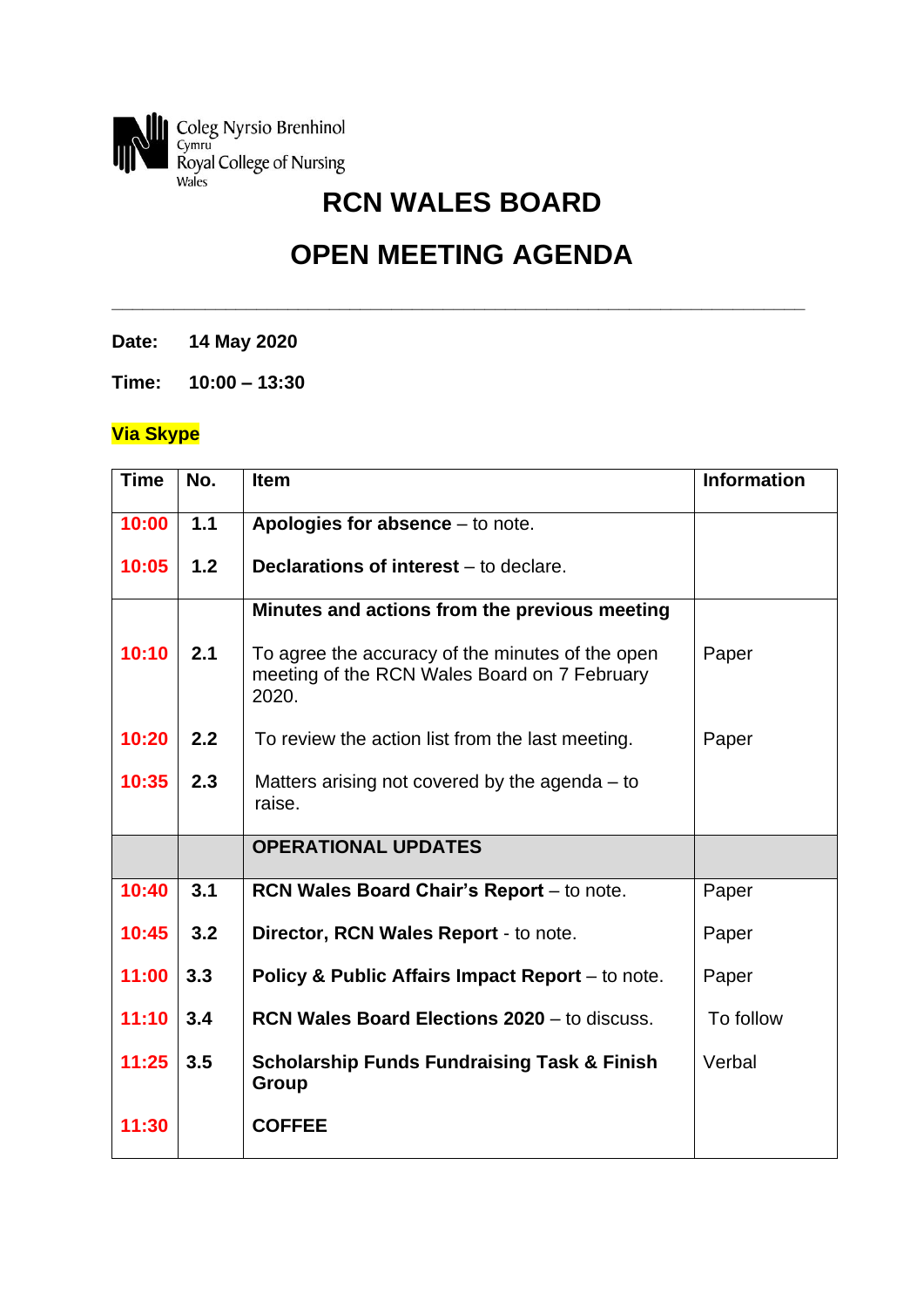| <b>Time</b> | No.  | <b>Item</b>                                                                                                                                                               | <b>Information</b> |
|-------------|------|---------------------------------------------------------------------------------------------------------------------------------------------------------------------------|--------------------|
|             |      | <b>STRATEGIC UPDATES</b>                                                                                                                                                  |                    |
| 11:45       | 4.1  | <b>RCN Wales Nursing Education Policy Position</b><br><b>Paper</b> $-$ to approve.                                                                                        | To follow          |
| 11:55       | 4.2  | NHS Wales Partnership Forum Sub Group on<br>Health and Wellbeing of NHS Staff - to note.                                                                                  | Paper              |
| 12:05       | 4.3  | <b>RCN UK Pay Update – to note.</b>                                                                                                                                       | To follow          |
|             |      | <b>ITEMS TO NOTE</b>                                                                                                                                                      |                    |
| 12:15       | 5.1  | <b>RCN Foundation Wales Committee Update</b>                                                                                                                              | Verbal             |
| 12:20       | 5.2  | <b>Report from RCN Council meetings/briefings</b><br>held on 17 and 24 January and 3 February 2020<br>and 2, 16 and 21 April $-$ to note.                                 | Paper              |
| 12:30       | 5.3  | <b>Report from Trade Union Committee meetings -</b><br>to note.                                                                                                           | Paper              |
| 12:35       | 5.4  | <b>Report from the Professional Nursing Committee</b><br>held on 17 March $2020 -$ to note.                                                                               | Paper              |
| 12:45       | 5.5  | <b>Report from the Students Committee held on 12</b><br><b>February 2020</b> $-$ to note.                                                                                 | Paper              |
| 12:50       | 5.6  | <b>Report from the Nursing Support Workers</b><br><b>Committee held on 6 February 2020</b> – to note.                                                                     | Paper              |
| 12:55       | 5.7  | Report from RCN UK Reps Committees - to note.                                                                                                                             | To follow          |
| 13:00       | 5.8  | Correspondence - to note.                                                                                                                                                 | Paper              |
| 13:10       | 5.9  | <b>Existing guidance for RCN Committees and</b><br><b>Country/Regional Boards on decision-making</b><br>when it is not possible to hold a quorate meeting<br>$-$ to note. | Paper              |
| 13:15       | 5.10 | Updated RCN Wales Meeting Schedule - to note.                                                                                                                             | Paper              |
| 13:20       | 6    | <b>Any Other Business</b>                                                                                                                                                 | To raise           |
| 13:30       |      | <b>Close of meeting</b>                                                                                                                                                   |                    |